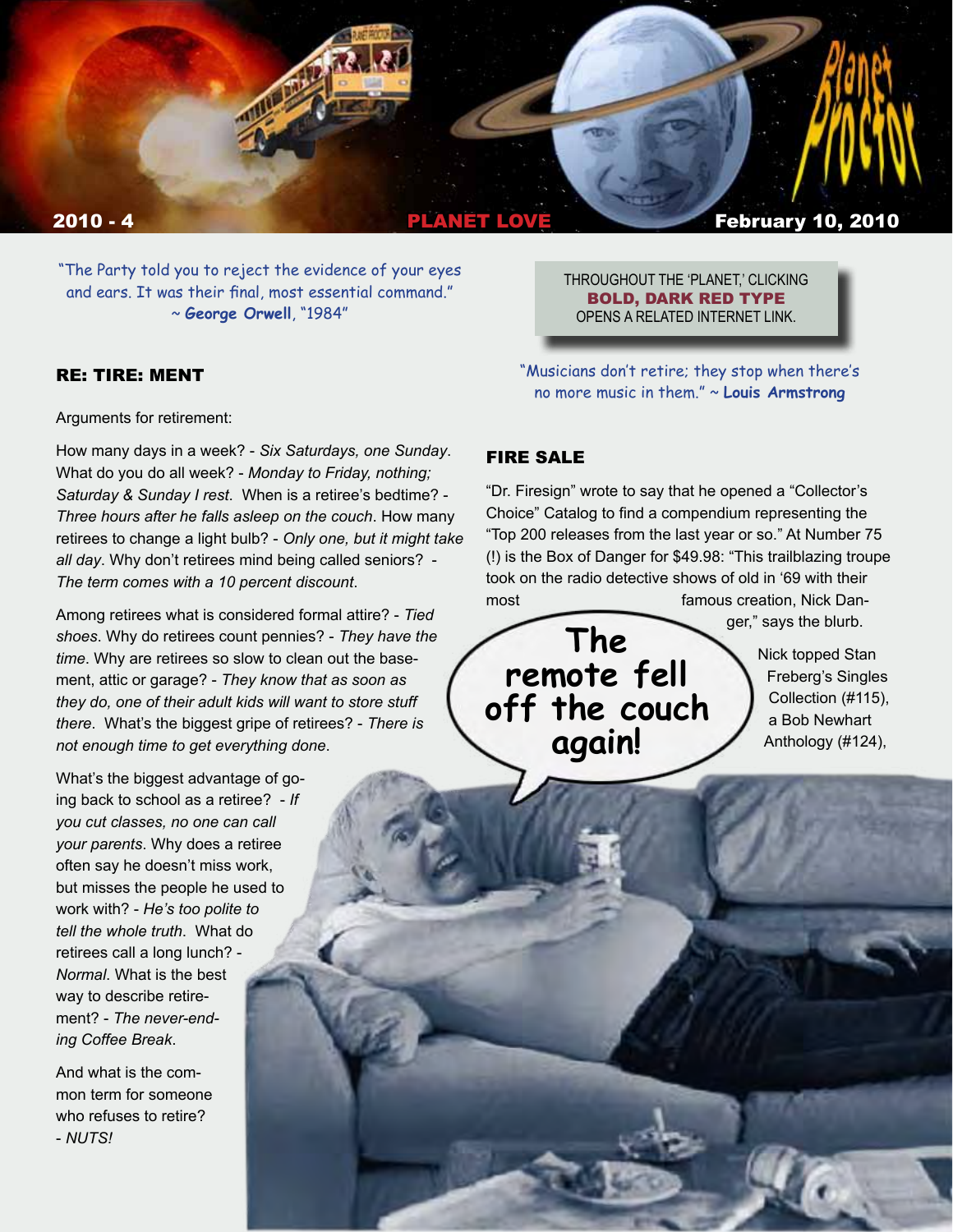Mel Blanc (#162) and Jonathan Winters (#186). And our dear friend, director **Jim Drake** told me recently that the amazing **Carl Reiner** actually thought that we should have won the Grammy back in 1998 for **Give Me Immortality or Give Me Death** instead of him and Mel Brooks. How sweet... And how true…

And finally, voice-over colleague **Danny Mann** writes that he recently read copy on which was handwritten "40-50 yr old Phil Proctor type" and overheard people asking each other, "What does he sound like?" Like Rocky Rococo, you stupid fools!

## "Knowledge is of no value unless you put it into practice." ~ **Anton Chekhov**

# THE ANNIVERSARY FAIRY

A married couple in their early 60s were celebrating their 40th Wedding Anniversary in a quiet, romantic little restaurant. Suddenly, a beautiful little fairy appeared on their table and said, "For being such a wonderful married couple and for loving each other all this time, I will grant you each a wish."

The wife answered, "Oh, I want to travel around the world with my darling husband." The fairy waved her magic wand and poof! Two tickets for the Queen Mary II appeared in her hands. The husband thought for a moment and said:

"Well, this is all very romantic, but an opportunity like this will never come again.. I'm sorry my love, but my wish is to have a wife 30 years younger than I."

A wish is a wish. So the fairy waved her magic wand and poof! -- the husband became 93 years old. The moral of this story?

"Men who are ungrateful bastards should remember fairies are female."

> "We are what we repeatedly do. Excellence, then, is not an act, but a habit." ~ **Aristotle**

A THEORY OF RELATIVITY

During the campaign, I wrote of President Obama's Irish heritage, but now **Mark Silva** notes in the *LA Times* that he's also related to – are you sitting down? – newly elected Rep. Senator Scott Brown!

Apparently, according to the New England Historic Genealogical Society, they are 10th cousins since Barack's mom and Brown's mother are both descended from Richard Singletary, who died at 102 in 1687 in Haverhill, Mass. "I'm glad to be in such distinguished company, " said Brown.

And even better, (or worse), the society revealed in 2008

that Obama is also related to James Madison, Harry S Truman, Lyndon Johnson, Jimmy Carter, George H.W. Bush and – God help us – George W. Bush.

No wonder "change" is so hard to come by…

"I don't shop at places that think it is OK to stand next to people who don't believe the Bible is all true." **~ Huntsville Times** website, from **Church & State magazine**

### AND THE WORD IS LOVE

Southern California's Menifee Union School District pulled dictionaries from classrooms because a parent complained when a child came across the term "oral sex." Now the school

is forming a committee to consider a permanent ban of the Merriam Webster's Collegiate Dictionary as "a number of referenced words are age-inappropriate." Executive director Peter Scheer, of the California First Amendment Coalition observed that "Common sense seems to be lacking in this school."

And the Culpeper, Virginia, *Star-Exponent* reports that local schools pulled the newly released expanded version of Anne Frank's *The Diary of a Young Girl: The Definitive Edi-*



Well Here is a pill for you!

When Life Just Blows.... FUKITOL<sup>®</sup>!

**DOCTOR PROCTOR SAYS. Available under the counter at GNC and Pep Boys**

**AVAIA**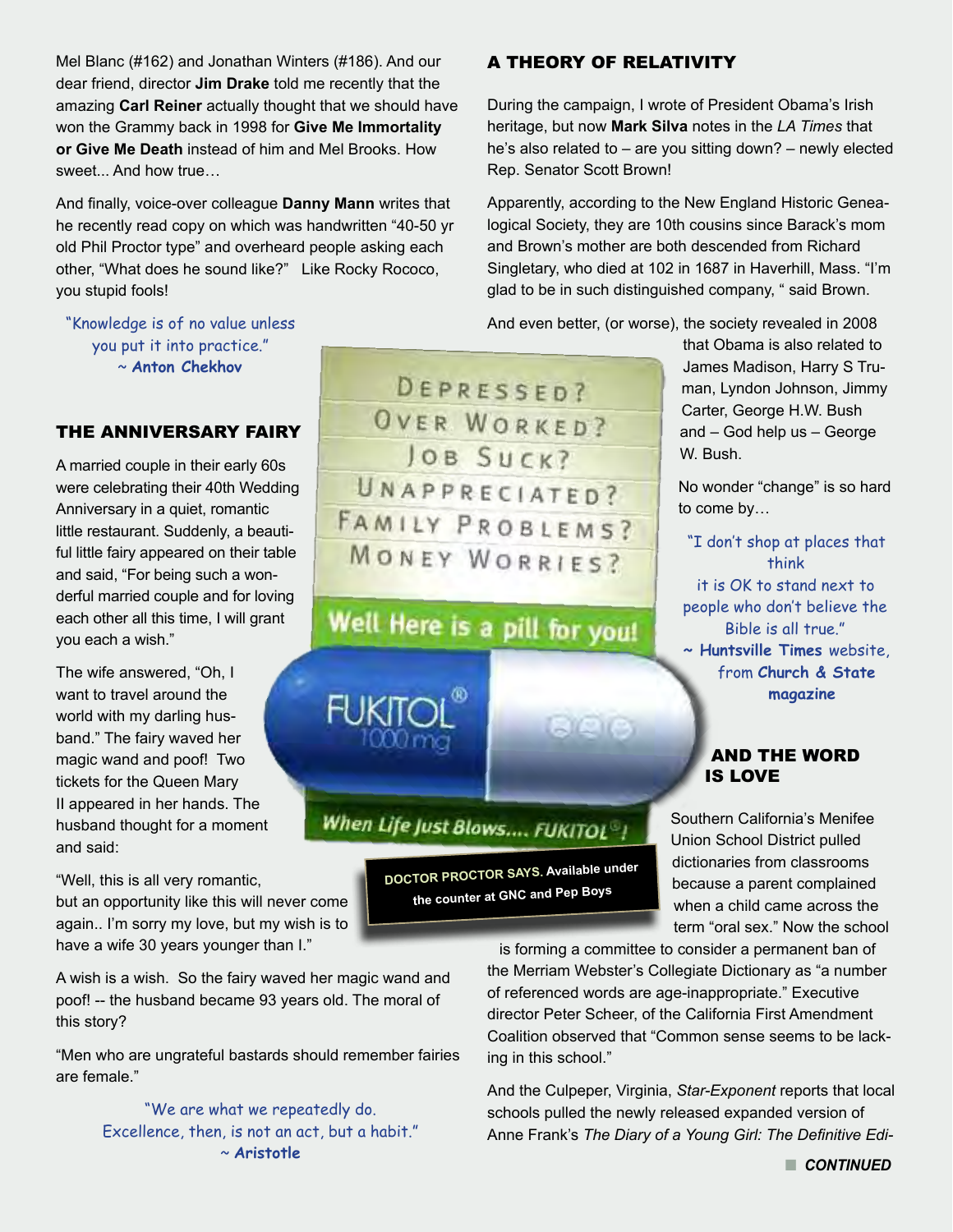*tion* from its shelves after another parent's complaint.

"There are little folds of skin all over the place," wrote the teenaged Anne in the offending passage, "You can hardly find it. The little hole underneath is so terribly small that I simply can't imagine how a man can get in there, let alone how a whole baby can get out!" **[THE WHOLE STORY](http://rawstory.com/2010/01/school-district-pulls-anne-franks-diary/)**

 Why is it when your wife becomes pregnant, all her girlfriends rub her tummy and say "congratulations" but none of them rub your woody and say "well done"? ~ **Phil's Phunny Phacts** 

# ANOTHER FINE MESS

Police arrested Laurel and Hardy after they showed up at a Kingston, PA residence and allegedly delivered 50 bags of cocaine worth about \$2,500 to an unidentified occupant. Carlos Laurel, 31, also had 10 bags of marijuana hidden in his waistband, and Andre "Sug" Hardy, 39, has been previously arrested on other drug-related charges.

"Laurel and Hardy each face felony charges for delivery of a controlled substance, criminal conspiracy to commit delivery of a controlled substance, possession with intent to deliver a controlled substance, criminal conspiracy to commit possession with intent to deliver a controlled substance and criminal use of a communication facility," writes reporter Erin Moody, as well as "misdemeanor charges of possession of a controlled substance, criminal conspiracy to commit possession of a controlled substance and possession of drug paraphernalia."

#### **[EXTRA, EXTRA](http://citizensvoice.com/news/laurel-hardy-jailed-on-drug-charges-1.559215)**

"These Laurel and Hardy Block-Heads (1938) thought they were Lucky Dogs (1921) in Big Business (1929) and are now in a Spot of Trouble (1952) and will soon be saying Pardon Us (1931) before being prosecuted as Nuts in May (1917)," observes another Planeteer, whose name I have unfortunately misplaced but is hopefully credited below…

"After 10 full years inside the GOP, 90 days amongst honest criminals wasn't any great ordeal."

~ **Allen Raymond**, "How To Rig an Election: Confessions of a Republican Operative"

## PUTTIN' ON THE DOG

A local church here in Southern California has announced that it is now welcoming dogs into its services. If they become unruly or start barking, the congregation sings "Amazing Grace" and they all calm down.

But even more important, the last edition of the *AARP News* reports that Michigan Rep. Rep. Thaddeus McCotter has introduced a bill to allow the 60 percent of Americans with animal companions to deduct pet-related expenses from income taxes to the tune of \$3,500 a year.

> The HAPPY ("Humanity and Pets Partnered Through the Years) Act is designed to strengthen the "human-animal bond." (But his bill does not yet lift the human/animal-cloning ban cited by GW…yet.)

"I can remember when I was younger my mum used to put on the Rugrats when I wasn't fell and after a wee while it would make me all better again." ~ **Scottish fan**

> **AUSTIN'S DOGGY DUMBELLS. Weights increase daily, naturally.**

### METHOD DRINKING

While the Russian government has decided to raise the price of vodka to fight alcoholism, German actors in a stage production of "Moscow To the End of the Line," based on a Soviet era novel by the late Russian author Venedikt Erofeev at Frankfurt's

**n** CONTINUED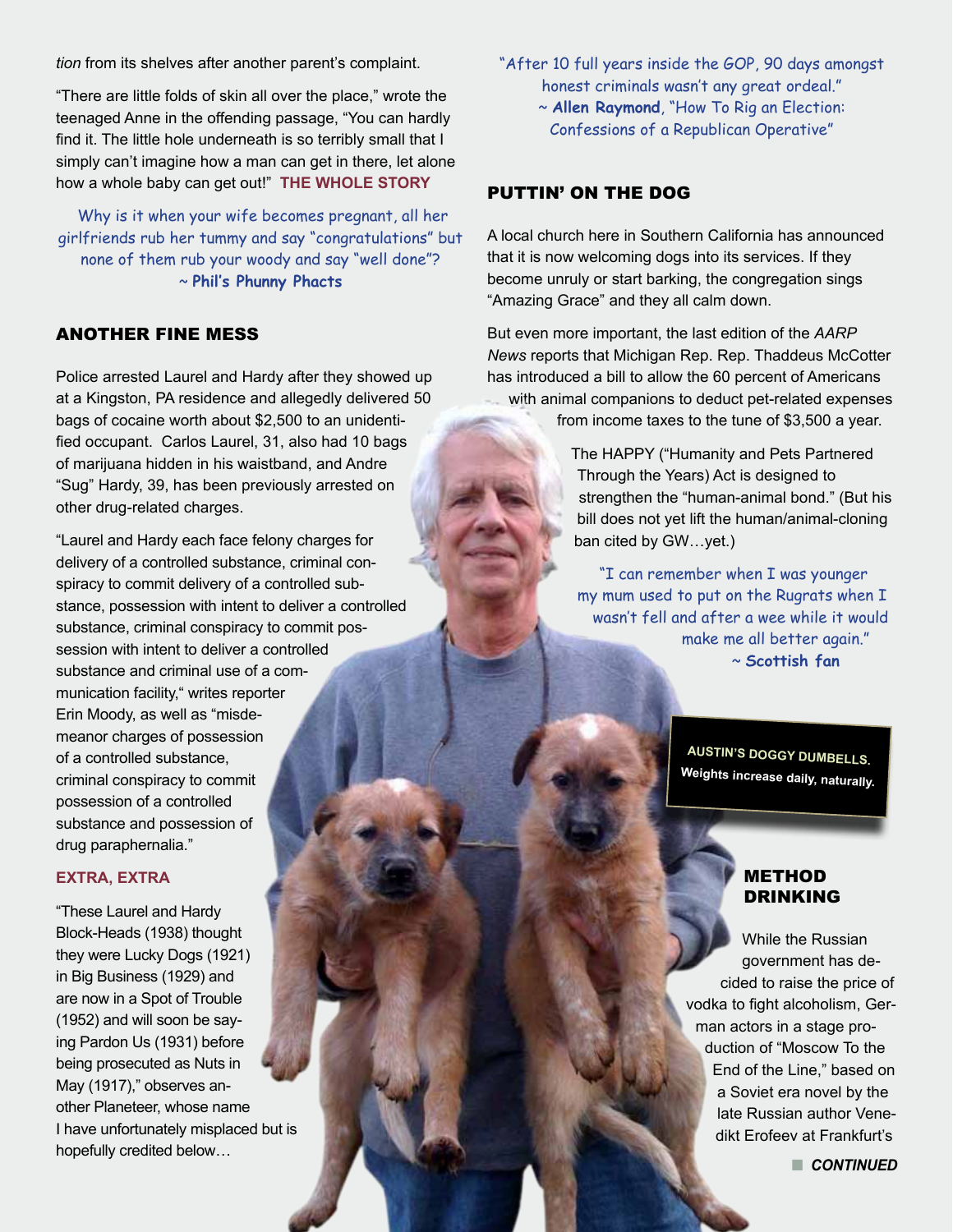Schauspielhaus theatre, decided the best way to portray a worker and his fellow travelers who "spend the journey binge-drinking and never arrive at their destination," was to hit the bottle, Telegraph.co.uk reports.

"At first it was quite impressive," comments a spectator, "They seemed to be giving a good impersonation of tipsiness. Then they started leaping around shouting 'Nasdrovia' ('Cheers' in Russian) ... and then they handed 'round the drink." But when one actor fell off the stage and another off of a table, the stagehands had to drop the curtain and call an ambulance.

"It was seen as a bit of an experiment," adds Director Oliver Reese, "sort of along the lines of 'let's perform this wonderful text and have a bit of a drink at the same time' and it went a bit awry." (Wait! I thought they were drinking vodka!)

"After all, one knows one's weak points so well, that it's rather bewildering to have the critics overlook them and invent others." ~ **Edith Wharton**

# LET'S EAT

A group of 40-year-old buddies decided to get together and discuss where they should meet for dinner. Finally it is agreed that they should meet at the Gausthof zum Lowen restaurant because the waitresses there have low cut blouses and nice breasts.

Ten years later, at 50 years of age, the group meets again and once again they discuss and discuss where they should meet. Finally it is agreed that they should meet at the Gausthof zum Lowen because the food there is very good and the wine selection is good also.

Ten years later, at 60 years of age, the group meets again and once again they discuss and discuss where they should meet. Finally it is agreed that they should meet at the Gausthof zum Lowen because they can eat there in peace and quiet and the restaurant is smoke free.

Ten years later, at 70 years of age, the group meets again and once again they discuss and discuss where they should meet. Finally it is agreed that they should meet at the Gausthof zum Lowen because the restaurant is wheel chair accessible and they even have an elevator.

Ten years later, at 80 years of age, the group meets again and once again they discuss and discuss where they should meet. Finally it is agreed upon that they should

# **TEN RULES FOR MEN**

- 1. It's important to have a woman who helps at home.
- 2. It's important to have a woman who cooks from time to time.
- 3. It's important to have a woman who keeps the house clean.
- 4. It's important to have a woman who has a job.
- 5. It's important to have a woman who likes you.
- 6. It's important to have a woman who can be your very best friend.
- 7. It's important to have a woman who can make you laugh.
- 8. It's important to have a woman who you can trust, who doesn't lie.
- 9. It's important to have a woman who is good in bed.
- 10.It's very important that these nine women do not know each other.

 Sincerely, Tiger Woods

meet at the Gausthof zum Lowen because that would be a great idea because they have never been there before.

"Super Bowl Sunday is the second largest food consumption day in the U.S. Tied for first - every Jewish holiday." ~ **Ken Levine**, Huffington Post

# YRETSYM A S'TI

Former Gov. **Mike Easley** used a private, secret e-mail account to conduct state business: the e-mail address? REGNAD KCIN - "Nick Danger" spelled backwards…

"Nick Danger," explains the *News Observer*, "is a fictional private eye character featured in radio performances by The Firesign Theatre, a troupe whose 1960s Los Angelesbased act was heavily influenced by The Goon Show, a